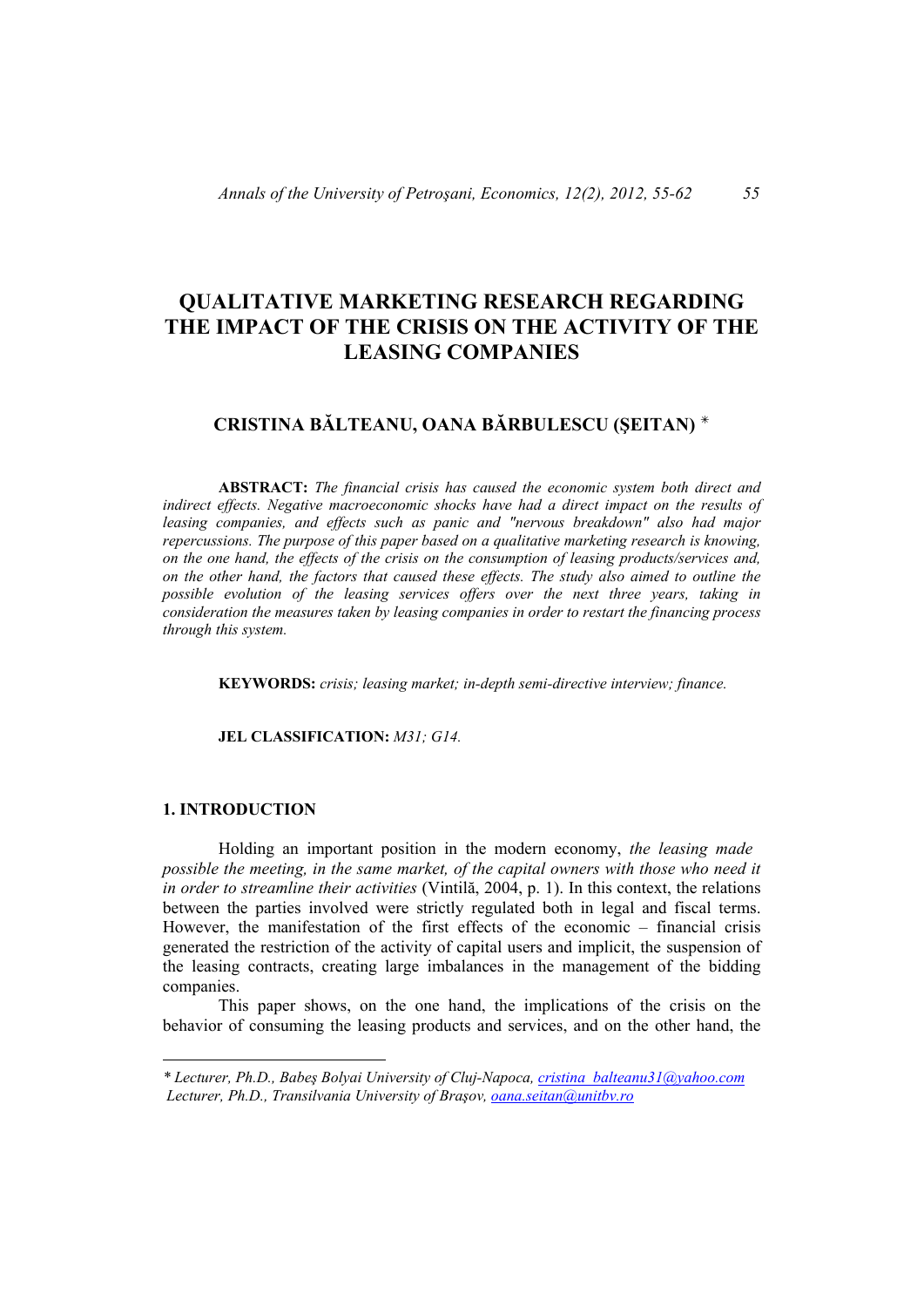strategic measures adopted by the leasing companies in order to reduce the number of non-performing contracts and to revitalize the financing activity. Beginning with the second section there was presented some theoretical aspects specific to the leasing sector and in the third one there was made an analysis of the Romanian leasing market. The fourth and the fifth sections include the objectives, the methodology and the synthesis of the marketing research results.

### **2. DEFINING ELEMENTS OF THE LEASING**

 Leasing is *a commercial and financing form through which specialized financial companies or even producers rent the goods to customers who don't have sufficient own funds to buy them or have to borrow themselves to make those acquisitions* (Ciobanu, 1997, p. 224).

 From a legal perspective, leasing means a transaction through which *one party, called the lessor or financier, send to another party, called user, for a certain period of time, the right to use a good in exchange of a certain sum of money, called lease rate* (Niţulescu, 2008, p. 111).

 At the end of the agreed period of using the goods, the financier committed himself *to respect the user's option right to acquire the good property at a residual price, to extend the leasing contract or to terminate the contractual relations* (Clocotici & Gheorghiu, 2000, p. 15).

 In the recent decades, leasing *has proven to be one of the most effective ways to finance investments in manufacturing sector and not only, providing high security to the capital holders* (Georgescu, 2002, p. 271). Thus, he became an alternative preferred by 80% of the companies from developed regions, reaching to represent 70% of the "wealth" of these companies. The main reasons of using the leasing as a form of financing reflects that his philosophy refers to the fact that:

- the profit is generated by the effective use of the assets and not by their ownership;
- the ownership by companies of old or obsolete equipment is, in most cases, a real disadvantage;
- the obtaining of the right of using modern and performant equipment, with minimal capital investment, leads to the increase of the business volume and implicit, of the activity, leading, ultimately, to a higher level of profit.

 The analysis of leasing operations indicates that there are 4 categories of leasing, namely: financial leasing, operational leasing, direct leasing and leaseback.

#### **3. THE CHARACTERISTICS OF THE ROMANIAN LEASING MARKET**

 In response to the first signs of the economic crisis, the Romanian leasing market recorded, in 2009, a decline of 72% in comparison with 2008, reaching 1.33 billion euros, a value also registered in 2004. The largest decrease occurred on the equipment segment, registering a decline of 75.9% in 2009 in comparison with 2008 and representing, in terms of value, only 261.16 million euros compared with 1.082 billion euros, value recorded in 2008. Also, the financings of vehicle acquisitions have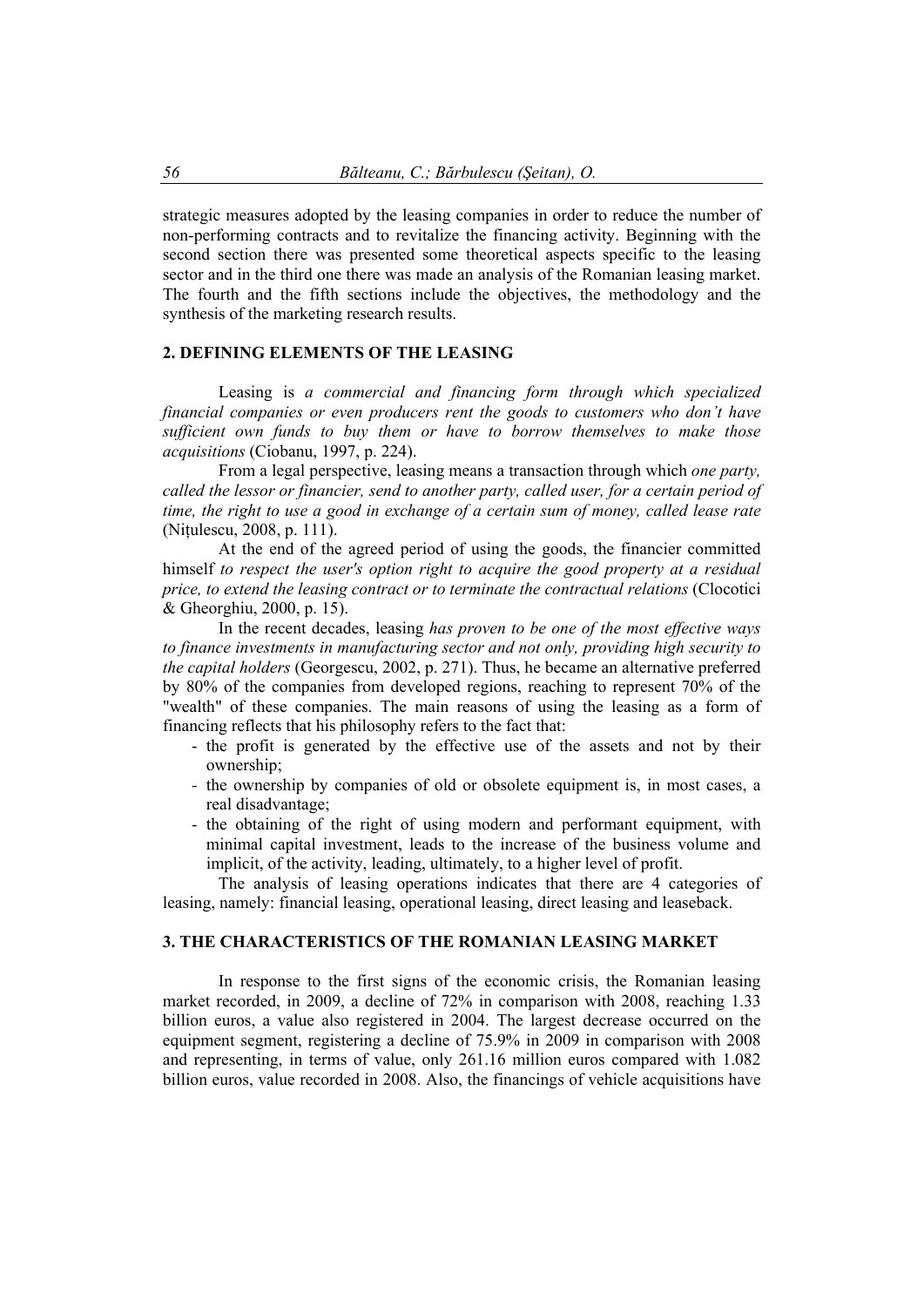experienced a bigger decrease than the market average, respectively with 75.2%, totalizing only 839.6 million euros compared to the 3.38 billion euros in 2008.

 Also, in 2009, the real estate leasing decreased with 33.9%, reaching to 232.65 million euros, compared to the 351.84 million euros from 2008. The financings of the real estate sector were dominated by the category of industrial and commercial buildings with a total of 36% and by that of office spaces class A, B and C, with 26%. The financings of lands represented 4%, while the remaining 34% went to hotels, residential and apartment buildings. (Zilişteanu, 2010)

 From the total of financings, 91% were attracted by corporate clients, 8% by the retail component, and 1% by the public sector. Regarding the duration of the leasing contract, the most common periods were: over 5 years – 26%, between 4-5 years  $-24\%$ , between 3-4 years  $-23\%$ , followed by these intervals: 2-3 years  $-18\%$ , 1-2 years –  $5\%$  and 1 year –  $4\%$ .

 In 2010, the leasing market registered a decrease of 14%, reaching the value of 1.12 billion euros. Most of the financings were used for the vehicles acquisitions, 61% of them being used for buying cars, 15% for light commercial vehicles, 23% for heavy vehicles and 1% for other types of vehicles (Iacob, 2011).

 In the real estate sector there were both increases and decreases in comparison with 2009. Thus, the financing for the office spaces rose to 37% vs. 26% in 2009 and those from the retail outlet category at 31% vs. 21% in 2009. Significant financing reductions were recorded for industrial buildings (17% vs. 36% in 2009) and hotels (to 1% from 6% in 2009).

 In 2011, the Romanian leasing market reached 1.35 billion euros, up 20% over the 2010 level. The members of the Association of Financial Companies (ALB Romania) funded assets totalizing 1.24 billion euros (92% of total), and affiliated companies – 107 million (8%). (Dumitrache, 2012)

 The leasing companies – subsidiaries of banks held the largest market share, namely 67% of the total, being followed by captive companies (19%), respectively, by independent companies (14%).

 The evolution of the financings used in the transport industry shows maintenance of the relatively constant share of the main vehicles categories, but also a slight increase in the case of heavy commercial vehicles. Thus, the car segment held a share of 57%, that of heavy commercial vehicles  $-29%$  (with 6% more than the value registered at the end of 2010), light commercial vehicles category – 13% of the total, and the other types of vehicles  $-1\%$ .

 Overall, the financing for the automotive segment recorded a value of 917 million euros in 2011, up from 2010 when they totaled only 712 million euros.

 The evolution of the number of cars purchased in operational leasing system, compared with the total number of auto registrations, shows, for the period 2004 – 2011, significant increases of auto purchases through leasing, till the first year of economic crisis, namely 2008, when the number of auto registrations registered a significant decrease (Figure 1).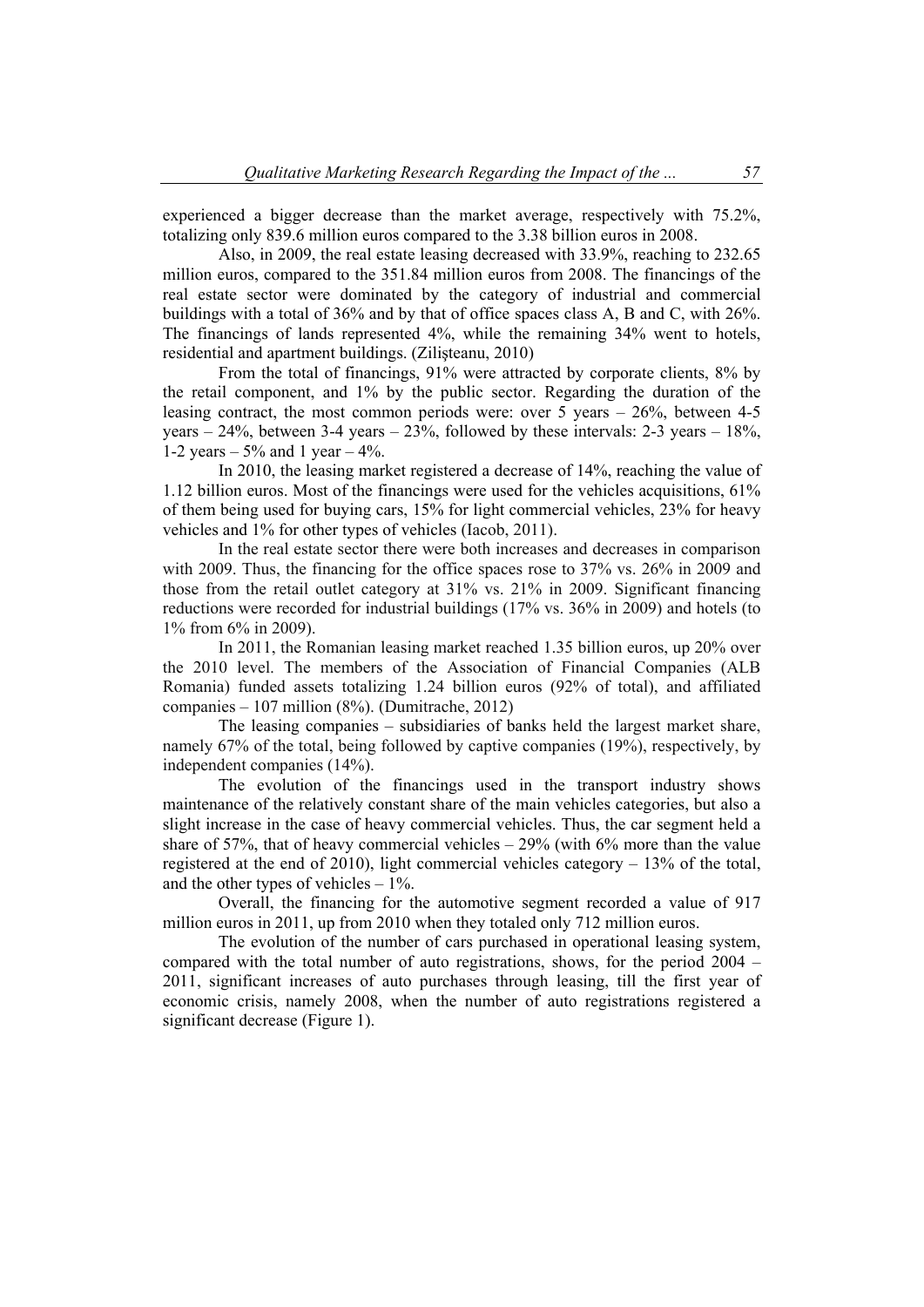

*Source: ASLO (2011) Meeting presentation –press, 18 October 2011, [Online], available at: http://www.aslor.ro/statistici, [Accessed at: 20 February 2012]* 

#### **Figure 1. The number of cars purchased in operational leasing system, compared with the total number of auto registrations (2004 – 2011)**

 In 2011, the financings of the equipment used in various economic sectors registered a positive development. Thus, the construction sector had a share of 19%, up 6% over the 2010 level, electrical equipment sector had a share of 10%, compared to 4% in 2010, and the agricultural sector recorded a considerable advance from 8% to 24%. Corporate clients have attracted the largest share of total financings (96%), followed by the retail component  $(3\%)$  and public sector  $(1\%)$ . In terms of the financing period, in 2011 the most common period was 4-5 years (24%), followed by 3-4 years (22%), 2-3 years (21%), over 5 years (19%), 1-2 years (9%) and 1 year (5%). (Stanciu, 2012)

According to the forecasts of Financial Companies Association (ALB Romania), in 2012, the Romanian leasing market will keep an upward trend, the advance being of 10-15%.

### **4. THE OBJECTIVES AND THE METHODOLOGY OF THE LEASING MARKET RESEARCH**

 In order to identify the main factors that led to constant changes of the leasing market, in the period October – November 2011 there was made a qualitative marketing research, among eight managers of leasing companies from Braşov. Five of the sampled companies were leasing companies – subsidiaries of banks, two of them were independent companies and one company was captive to a car dealer. The purpose of this qualitative research was to identify the opinions of these managers regarding the impact of the economic – financial crisis on the leasing market. From the multitude of the techniques of qualitative research method it was chosen the *in-depth semi-directive interview*.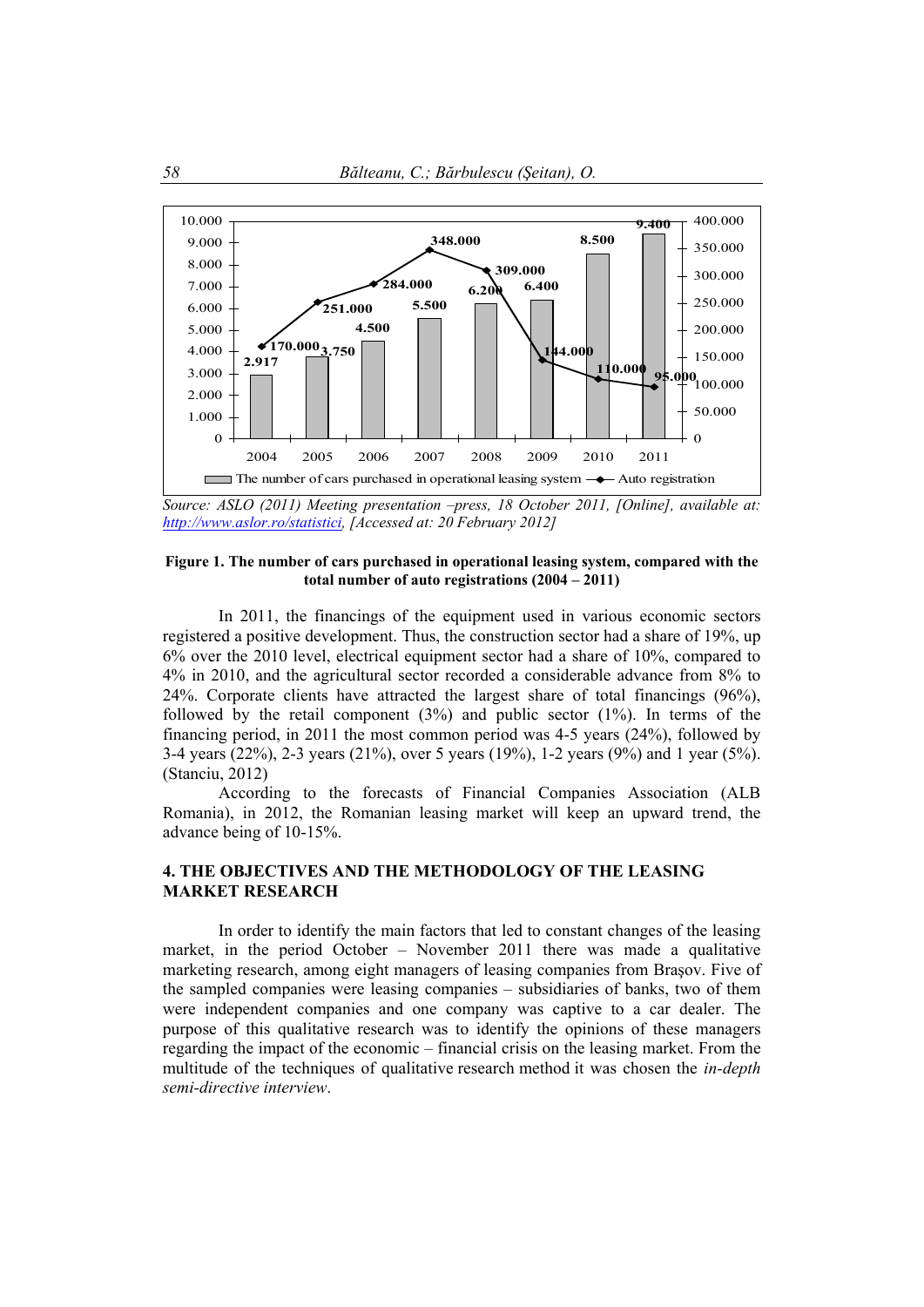Regarding the objectives of the qualitative research, they were set in order to allow knowing in detail the opinions of the managers of leasing companies about the mentioned aspects. In this respect, the major objectives were focused on:

- the effects of the crisis on the consumption of leasing products/services;
- the measures taken by leasing companies for restarting the process of financing through the leasing system;
- the managers' opinions regarding the possible development of the leasing services offer, over the next three years.

In the next section there was presented a brief content analysis of the results of *in-depth semi-directive interview* conducted among managers of the leasing companies.

# **5. THE IMPACT OF THE ECONOMIC – FINANCIAL CRISIS ON THE LEASING MARKET**

 **The effects of the crisis on the consumption of leasing products/services.**  The economic – financial had a major impact on the activity of leasing companies, materialized mainly in the reduction of the number of concluded contracts. This effect was due to the fact that the financings for the auto sector dominated the portfolios of leasing companies and the decreasing of the demand for these financing significantly has affected the most financiers, given its high exposure to this segment. In addition to the decrease of sales volumes, most of the managers have identified other effects of the economic – financial crisis, such as:

- the increase of the number of non-performing contracts, with the consequence of increasing the number of repossessed goods;
- the increase of the number of ongoing contracts in which was required to reschedule the leasing rates;
- the change of the new customers' behavior, not only in terms of increasing their vigilance when signing the contract, by carefully checking the contractual clauses, but also in terms of trying to negotiate the cost of financing;
- the change of the customers' behavior, who already have contracts in progress, in the situation of having difficulties in paying the rates, some of the customers who have ceased to comply with the contract terms and the payment terms have presupposed that the leasing company was not interested to recover the property because the fleet size increased significantly in the recent years.

 **The measures taken by leasing companies for restarting the process of financing, through the leasing system.** The main measures taken by most managers interviewed, in order to decrease the number of non-performing contracts and subsequently to restart the process of leasing financing referred to:

- the development of certain measures of prudentiality; this aspect does not refer to the necessity of a larger number of documents to be examined, but to the intensification of checking the potential users, after receiving the requests for financing, in various databases such as:
	- CCRR (Central Credit Risk Register) for individuals and corporate customers and PIR (Payment Incidents Register) especially for legal entities;
	- the database of National Tax Administration Agency (NTAA);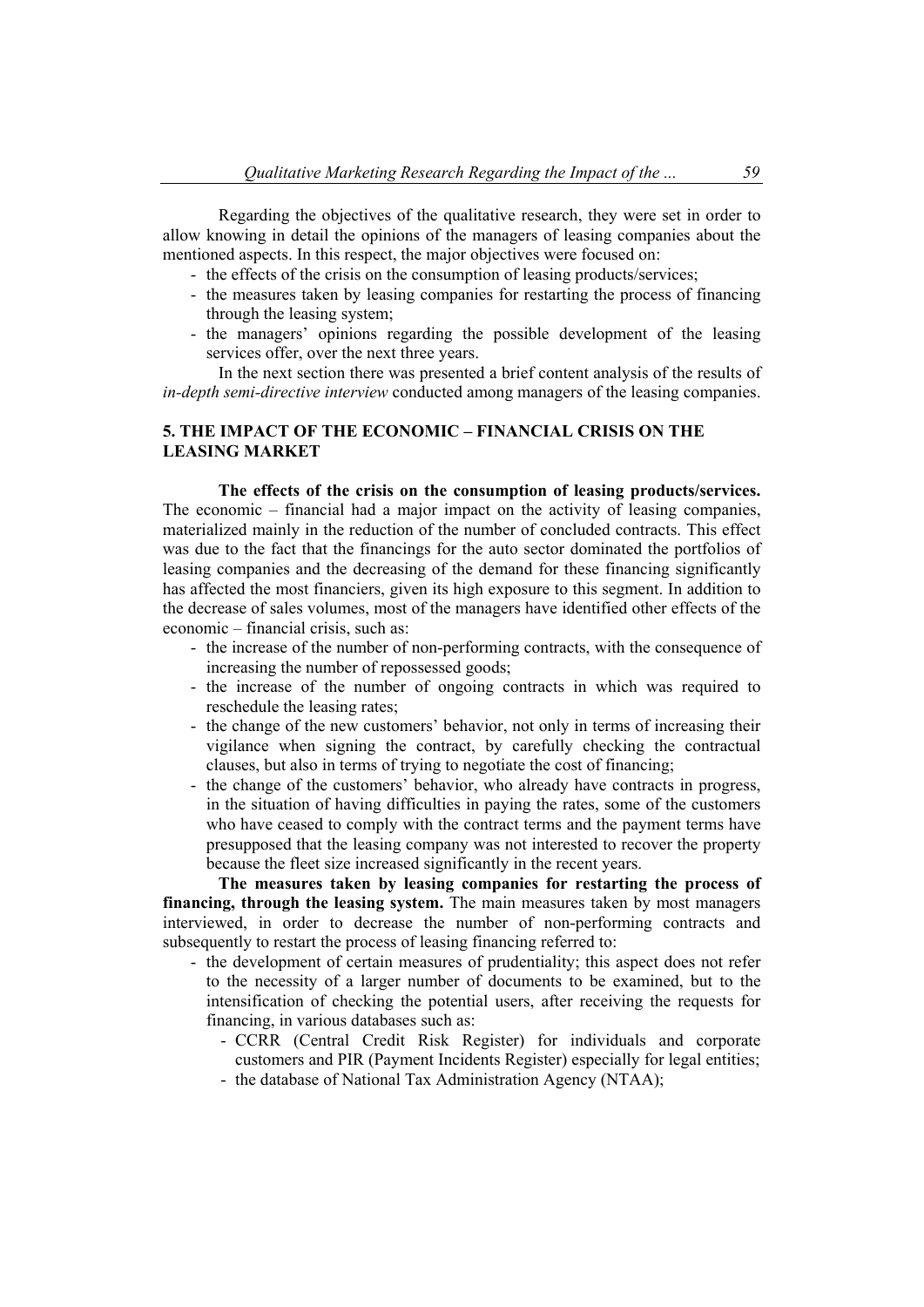- the databases of lawsuit processes of the jurisdiction where those companies seeking for financing have their headquarters;
- the Insolvency Bulletin;
- the Register of Commerce, in order to determine if the shareholder who requests the financing owns other companies, these also having to be checked in the Insolvency Bulletin.
- the removal of certain leasing products from their offer, such as financing with zero down-payment or offers for newly established companies;
- the strengthening of the process of recovering the debts, in the conditions of increasing the number of non-performing contracts and the organizing of an efficient exploitation of the park of goods repossessed.

 A few managers considered as essential the review of internal procedures of leasing companies by introducing new work procedures and implementing additional control of costs.

 **The possible development of the leasing services offer, over the next three years.** Regarding the possible development of leasing services offer, over the next three years, the opinions of most managers converge to retain the existing users, but also to attract new ones by:

- promoting certain offers designed in collaboration with the insurance companies in order to reduce the costs incurred by the users for the good insurance;
- launching new leasing products, such as fixed-rate products, products denominated in domestic currency in order to avoid the exchange rate differences and refinancing without granting fee;
- drawing up different campaigns and promotions for individual consumers;
- designing new promotional campaigns for the clients of auto market, based on a return to growth in the automotive sector;
- rethinking the bonus schemes in order to stimulate the sales representatives from showrooms.

 The managers of the leasing companies – subsidiaries to banks will focus on the taking over the customers of the bank to which the leasing company is affiliated.

 A few respondents have proposed the identification of new economic sectors where economic growth is expected to generate increased financing requirements and therefore the possibility of creating partnerships with the suppliers from those sectors.

 On the other hand, taking in consideration the appearance of changes in the behavior of the buyers of leasing products, in the sense that a small number of them are approaching the leasing companies only for information, some managers intend to rethink the promotion strategy through strengthening the sales force of the companies, represented by sales agents who will get in contact with the potential consumers. However, the same managers pay a bigger attention to the virtual meeting with consumers, the customers could immediately know the conditions of obtaining the financing through the websites of the leasing companies.

 Some managers consider that the individuals' market represents an uncovered niche. This is because, currently, individuals don't have enough information about the leasing system, which is a cheaper form of financing than the credit, regardless of the value of goods for which financing is requested. Thus, if the asset value is below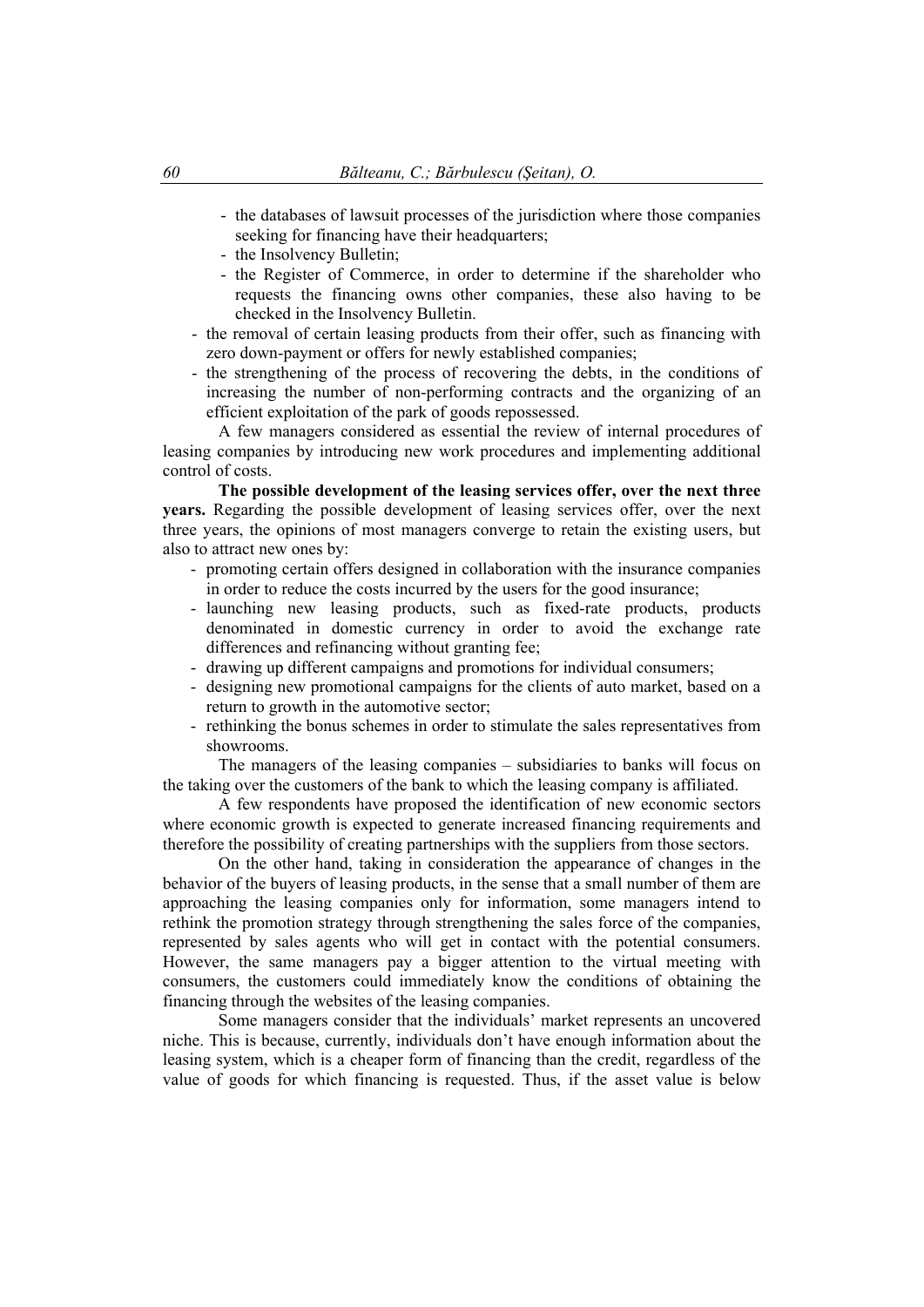$\epsilon$ 10,000, the loan interest is bigger because it is treated as personal loan, and if the asset value is above this limit, the loan interest is lower, but there are required additional guarantees which significantly increase the cost of financing. Also, individuals should be advised that although in the payment schedule the leasing companies present the monthly cost of leasing by highlighting the capital rate + interest + VAT + CASCO insurance, unlike the banks which show only the rate and VAT, this doesn't mean a higher cost of leasing, but a clearer evidence of the amount that has to be paid monthly. The rate calculated by the bank includes the interest charged by it, and the CASCO insurance, which isn't charged on loans without mortgage, is found in the higher interest practiced by the bank, but not highlighted separately.

 Another opinion, a singular one, is that those leasing companies which will choose cheaper sources of refinancing such as issuing bonds will benefit of a competitive advantage in the future.

### **6. CONCLUSIONS**

 The results of the qualitative marketing research confirmed the statistical data which showed that the economic – financial crisis had a major impact on all leasing companies regardless of type and size. This was felt especially in terms of lower sales volume.

 Until now, the leasing companies have undertaken several measures to relaunch the process of financing, the most important being: the increasing of prudentiality, the removal of certain leasing products from their offer, the strengthening of the process of recovering the debts and the review of internal procedures of leasing companies by introducing new work procedures.

 Taking in consideration the appearance of some important changes in the behavior of the buyers of leasing products and services, most of the specialized companies aimed at developing and implementing a new promotion strategy in order to strengthening the sales force. However, a bigger attention is paid to the virtual meeting with consumers, the customers could immediately know the conditions of obtaining the financing through the websites of the leasing companies.

 The opinions of the managers interviewed may be concluded in the fact that the offer of the leasing companies is dominated by the purchase of vehicles by individuals. It can thus be said that the orientation of the Braşov consumers is prevailed by the individual consumption and not by the purchase of equipment which represent an investment that creates jobs and a real source of development. In this context, leasing companies should be concerned with finding ways to stimulate the purchases of equipment, systems and tools to the development of the investment process, considering the fact that leasing has proven to be an effective method of financing for productive investments.

 Besides the fact that leasing is a viable alternative to conventional loan, it also can be a way to remobilize the immobilized capital, referring to lease – back operations which are found only in the offer of a few leasing companies. Therefore, leasing companies should diversify their offerings through introducing this type of operation in order to increase the sales volume.